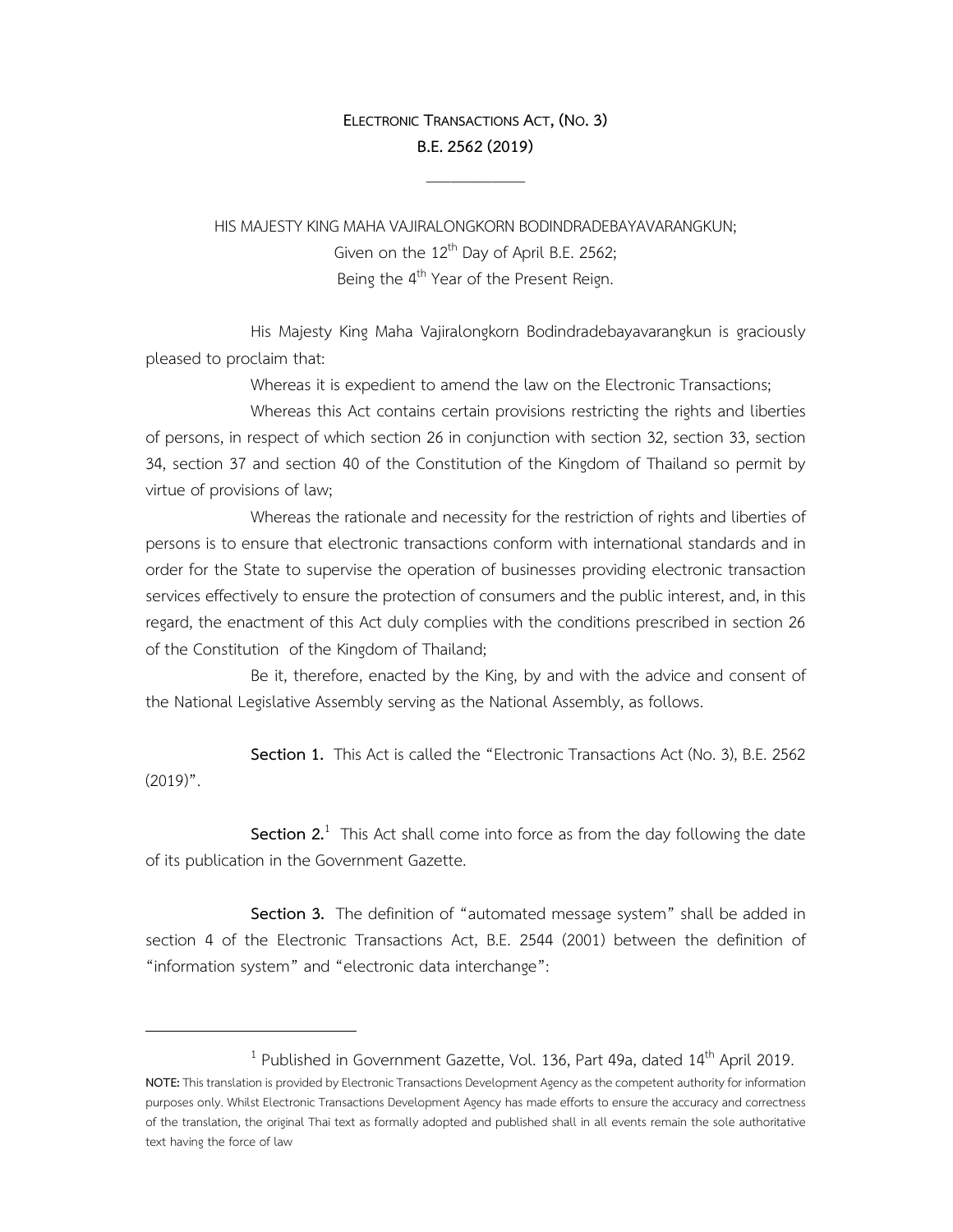""automated message system" means a computer program or other electronic means, or other automated means which is used to initiate an action or respond to a data message or any act made to a data system, in whole or in part, without review or interference by a human being in each action, or each time the system creates a response."

 **Section 4.** The provisions of the definition of "State agency" in section 4 of the Electronic Transactions Act, B.E. 2544 (2001) shall be repealed and replaced by the following:

""State agency" means:

 (1) Ministry, a sub-ministry, a Department, a Government agency of any other name having the status of a Department, a provincial administration, and a local administration;

(2) a State enterprise established by an Act or a Royal Decree;

(3) a public organisation established by an Act or a Royal Decree;

(4) an agency within the National Assembly;

(5) an agency within the Courts, only for those which do not adjudicate cases;

 (6) an organ established by virtue of the Constitution, only for those which do not adjudicate disputes;

(7) an independent organisation established by law;

 (8) a juristic person, a group of persons or a person having duties and powers to perform any work of the State in any matter."

 **Section 5.** The definitions of "Director" and "Agency" shall be added in section 4 of the Electronic Transactions Act, B.E. 2544 (2001) between the definitions of "Commission" and "Minister":

 ""Director" means the Director of the Electronic Transactions Development Agency.

"Agency" means the Electronic Transactions Development Agency."

 **Section 6.** The provisions of paragraph one of section 8 of the Electronic Transactions Act, B.E. 2544 (2001) shall be repealed and replaced by the following:

 "Section 8. Under the provisions of section 9, in the case where any act is required by law to be made in writing, evidenced in writing or where it is required that a document is to be shown as proof, or where a law provides a consequence for not making a written document, or not having written evidence, or for the lack of a document to be shown as proof, if information is documented in the form of electronic data messages which is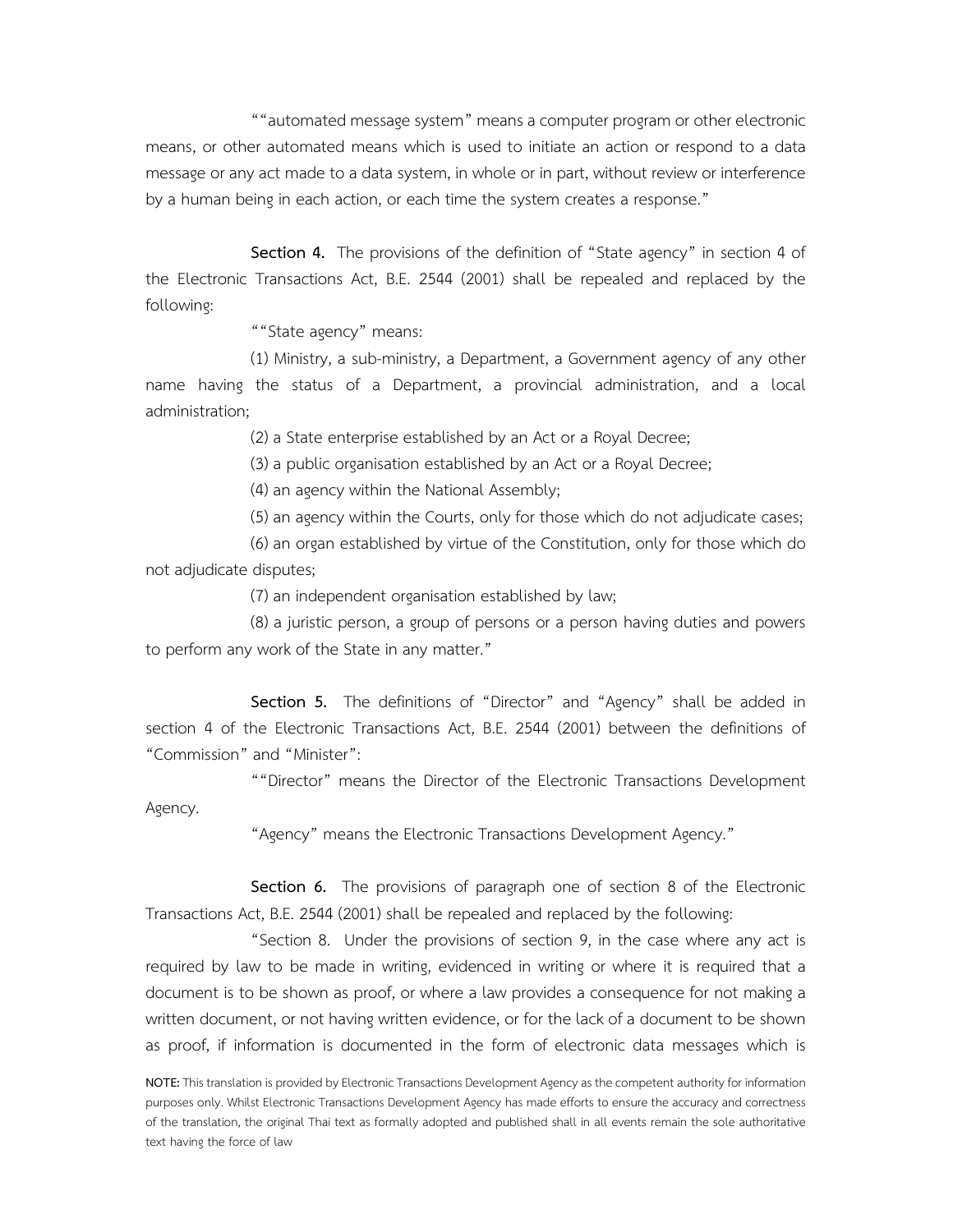accessible and reusable without alternation of the meaning thereof, it shall be deemed that such information has been made in writing, is evidenced in writing, or constitutes the documents required to be shown as proof by law."

Section 7. The provisions of section 9 of the Electronic Transactions Act, B.E. 2544 (2001) as amended by the Electronic Transactions Act (No. 2), B.E. 2551 (2008) shall be repealed and replaced by the following:

 "Section 9. In the case where the law requires a signature, or provides a consequence in the case where no signature is made, it shall be deemed that a signature has been made where:

 (1) a method is used to identify that person and to indicate that person's approval of the information contained in the data message; and:

(2) one of the following methods has been used:

 (a) a reliable method that is appropriate for the purpose of generating or communicating the data message, in light of all circumstances, to include any relevant agreements, or;

 (b) any other method which can identify the owner of the signature and can indicate the intention of the owner of the signature under (1) by itself, or by considering with any other evidence.

 In relation to the reliable method under paragraph one (2) (a), consideration shall be made of:

 (1) the security and conciseness of the method or equipment used to identify a person, the readiness of alternatives for identification, rules relating to signature prescribed by law, the level of security and safety in the use of an electronic signature, the conformity of the procedures in the identification of the medium, the level of acceptability and unacceptability, the methods for identification of persons in conducting transactions, the method of identification at the time the transaction and communication is made;

 (2) the nature, type, and size of the transaction, the number of times or the frequency of conducting transactions, trade customs or practice, the importance and value of the transaction, or:

(3) the conciseness of communication systems.

 The provisions of paragraph one shall apply *mutatis mutandis* to the affixing of seals of juristic persons by an electronic means."

 **Section 8.** The following provisions shall be added as section 13/1 and section 13/2 of the Electronic Transactions Act, B.E. 2544 (2001):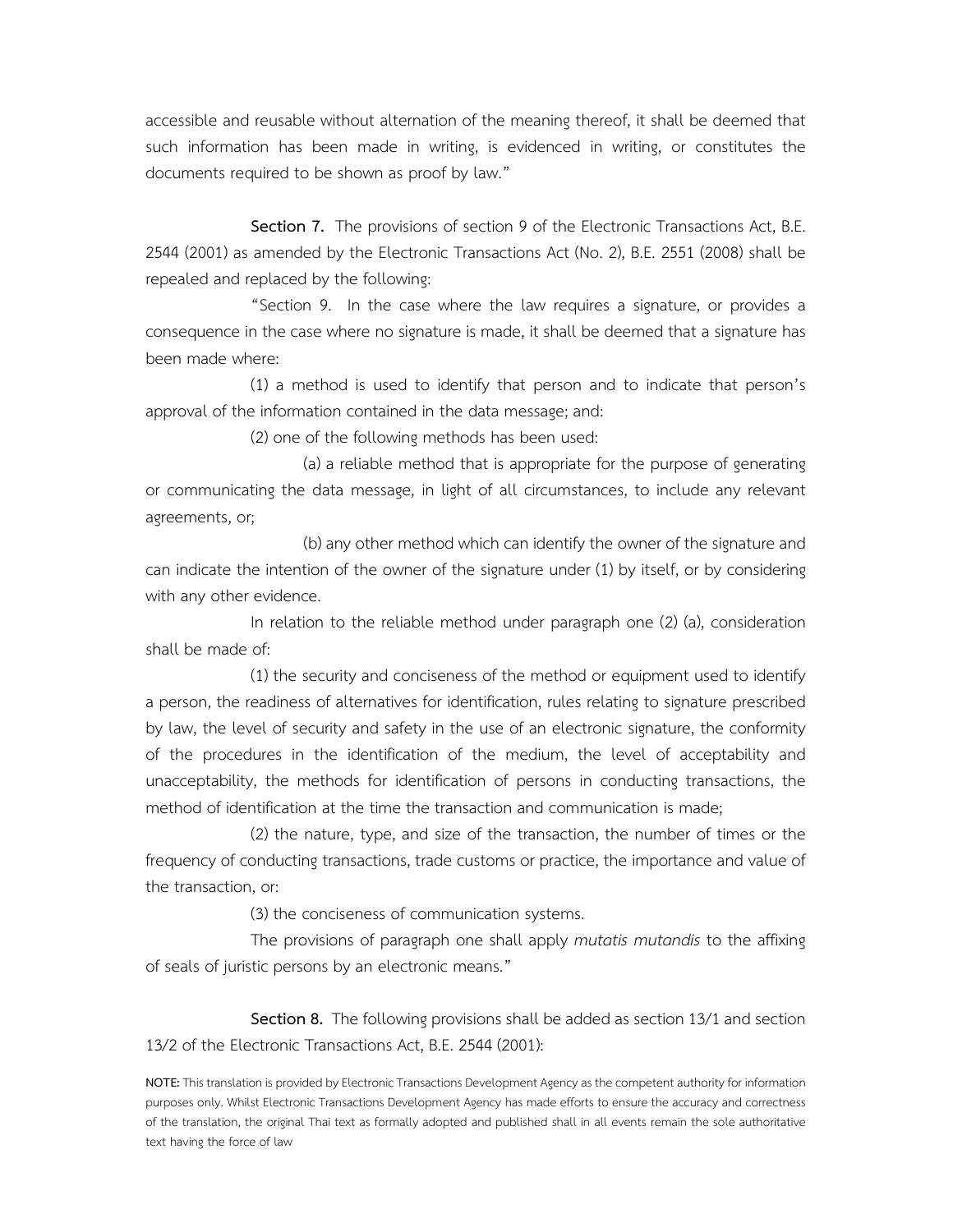"Section 13/1. An offer to conclude a contract via electronic communication transmitted once or multiple times which is not addressed to a particular person but is accessible by any person using the information system, including an offer made for the placement of orders through an automated-response information system, for the placement of orders through such information systems shall be deemed as an invitation for an offer, except an offer to conclude a contract which clearly specifies the intention of the offeror to legally bind upon acceptance.

 Section 13/2. The validity and enforceability of a contract concluded between an automated message system and a natural person, or by the interaction of automated message systems, or by the interaction of automated message systems, shall not be denied on the grounds that no natural person is involved in each of the individual act made by the automated electronic messaging system or the resulting contract."

 **Section 9.** The provisions of (1) of paragraph one of section 16 of the Electronic Transactions Act, B.E. 2544 (2001) shall be repealed and replaced by the following:

 "(1) the recipient of information has appropriately ascertained whether the data message is from the sender in accordance with the procedures agreed to, or bound by the sender, or:"

 **Section 10.** The following provisions shall be added as section 17/1 of the Electronic Transactions Act, B.E. 2544 (2001):

 "Section 17/1. In the case where a natural person makes an input error in an electronic communication exchanged with the automated message system of another party and the automated message system does not provide the person with an opportunity to correct the error, that person, or the party on whose behalf that person was acting, has the right to withdraw the portion of the electronic communication in which the input error was made if:

 (1) The person or the party on whose behalf that person was acting, notifies the other party of the error immediately after having knowledge of such error, and indicates that he or she made an error in the electronic communication; and :

 (2) The person, or the party on whose behalf that person was acting, has not used or received any material benefit or value from the goods or services, if any, received from the other party."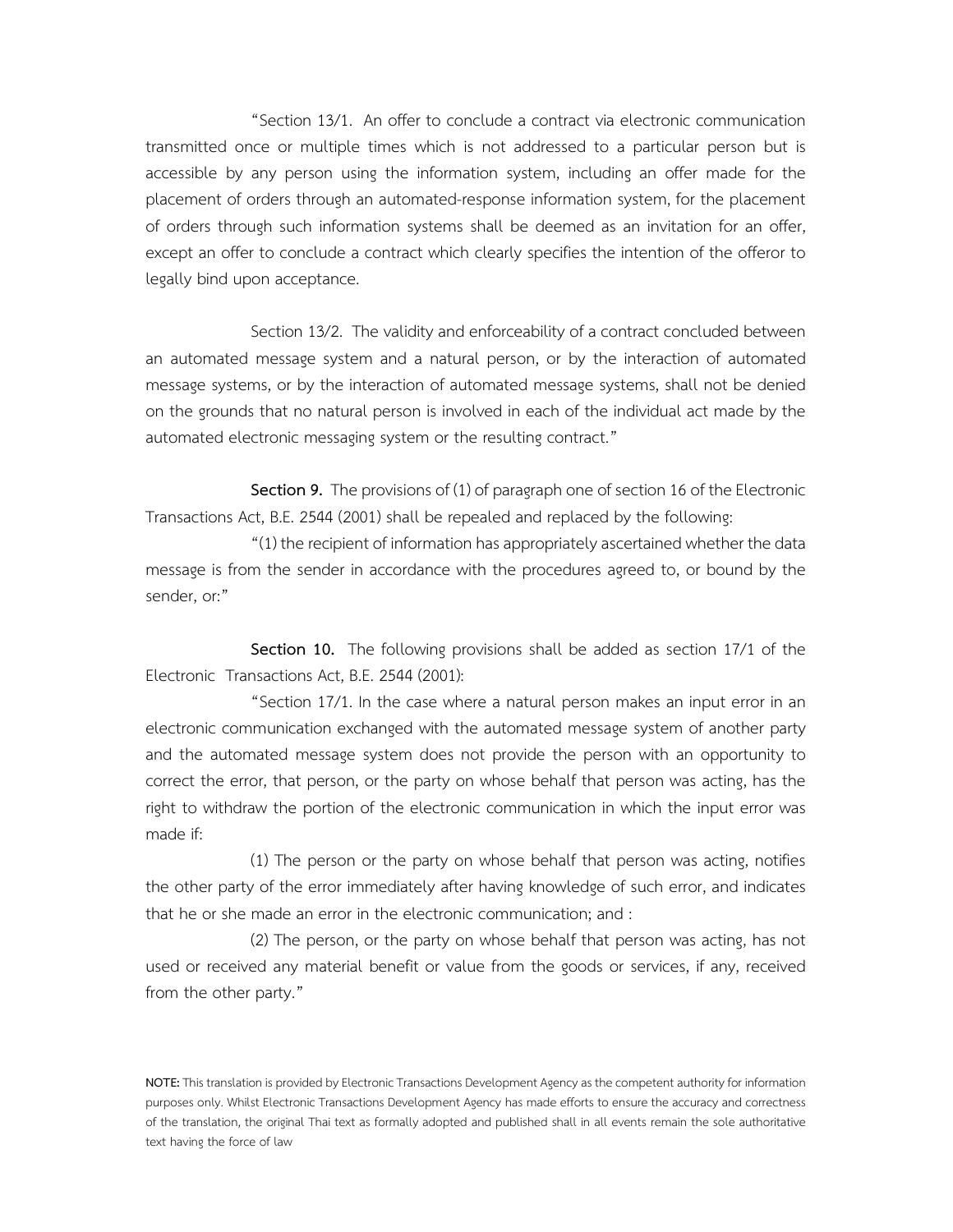**Section 11.** The provisions of (4) of paragraph one of section 26 of the Electronic Transactions Act, B.E. 2544 (2001) shall be repealed and replaced by the following:

 "(4) In the case where it is prescribed by law that a signature is to certify the completeness and integrity of the information, any alteration made to such information as from the time the electronic signature is made can be detectable."

 **Section 12.** The provisions of section 32 and section 33 of the Electronic Transactions Act, B.E. 2544 (2001) shall be repealed and replaced by the following:

"Section 32. A person has the right to operate a business which provides services relating to electronic transactions, however, in the case where it is necessary to maintain financial and commercial security, or for the benefit of strengthening trustworthiness and reliability of electronic information systems, or to prevent the occurrence of loss to the public, a Royal Decree shall be enacted to prescribe that the operation of a business providing services relating to electronic transactions be subject to notification, registration, or licencing prior to operation, as the case may be.

In prescribing the cases where a prior notification, registration or a licence is required under paragraph one, consideration shall be made of the impact which may arise from the operation of such business, together with the suitability of supervision and the protection against loss according to the severity of the impact which may arise of the operation of such business.

In this matter, the Royal Decree under paragraph one may designate any one State agency to be responsible for the supervision. If no State agency is designated to be responsible for the supervision, the Agency shall be responsible for supervision of the operation of businesses providing services relating to electronic transactions under such Royal Decree. In any case, the State agency who is responsible for the supervision under the Royal Decree, or the Agency, shall appoint competent officials to carry out the task according to the Royal Decree.

Prior to the proposal for the enactment of a Royal Decree under paragraph one, a public hearing must be made as is suitable, and the information gathered shall be taken into consideration.

 Section 33. In the case where a Royal Decree prescribes that an operation of a business which provides services relating to electronic transactions be subject to notification prior to operation, a person intending to operate such a business shall notify the competent official prior to commencing the operation of such business in accordance with the criteria, method and conditions prescribed in the Royal Decree.

**NOTE:** This translation is provided by Electronic Transactions Development Agency as the competent authority for information purposes only. Whilst Electronic Transactions Development Agency has made efforts to ensure the accuracy and correctness of the translation, the original Thai text as formally adopted and published shall in all events remain the sole authoritative text having the force of law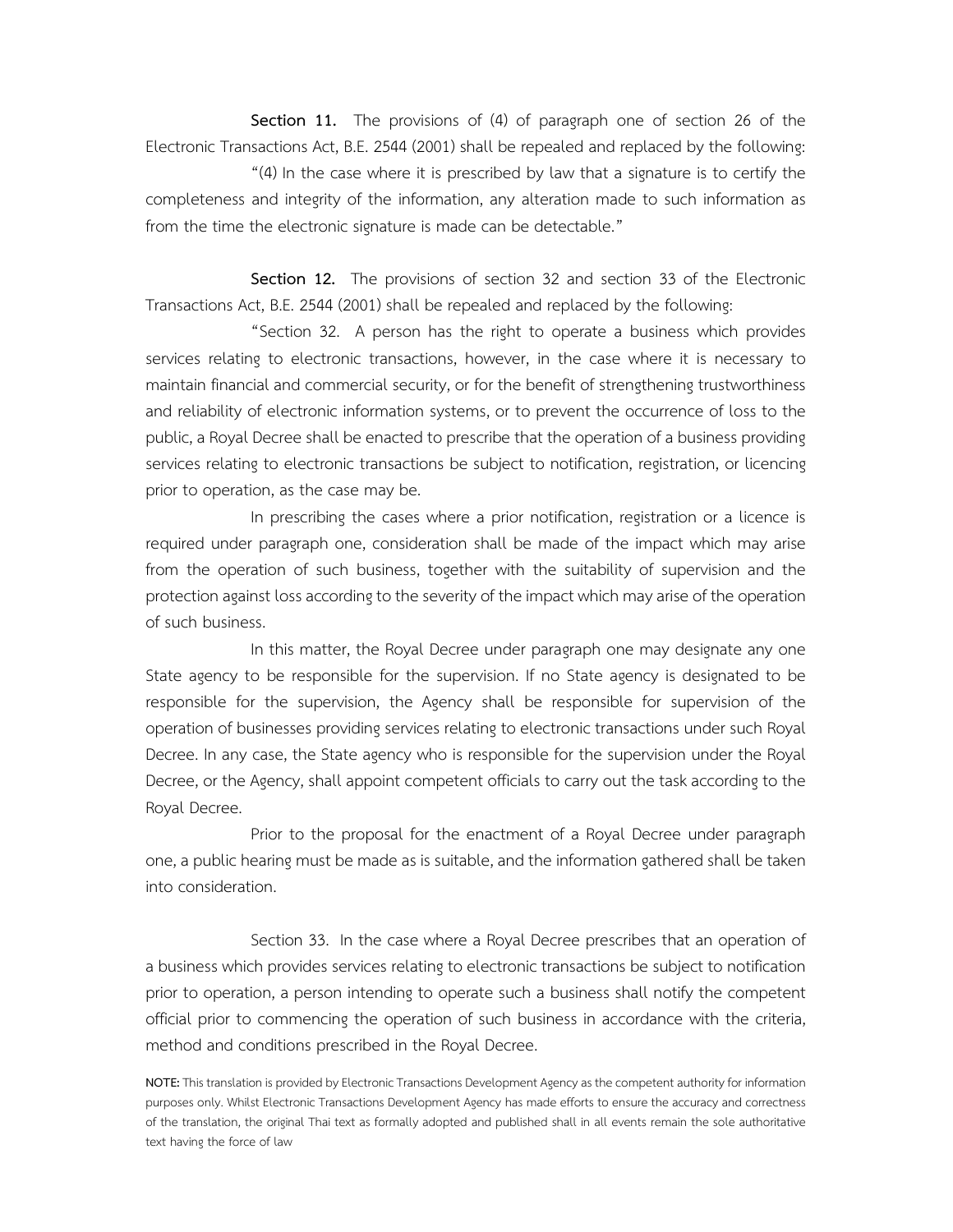Once the competent official has received the notification, they shall issue a certificate of notification as evidence of the notification on the day of its receipt, and such business operator who has submitted the notification may operate such business as from the date of receipt of such certificate of notification. However, if the competent official later finds the notification incorrect or incomplete, they shall have the power to order the notifier to rectify such notification so that is correct or complete, and to show such rectification to the competent official within a prescribed time period.

 In the case where a business operator fails to rectify or fails to comply with the order of the competent official within the time period prescribed, the competent official shall order such business operator to suspend the provision of services relating to electronic transactions as from the day the time period under paragraph two lapses until rectification has been made and the notification is correct and complete in accordance with the order of the competent official.

 In the operation of the business, the notifier must comply with the criteria prescribed in the Royal Decree and the Notification prescribed by the Commission. The criteria under the Royal Decree shall prescribe compensation or remedies for persons sustaining losses from the operation of the business.

 If the notifier fails to comply with the criteria for operating a business under paragraph four, a competent official shall order such business operator to suspend the provision of services relating to electronic transactions until compliance is correct and complete according to such criteria.

 In the case where the notifier fails to make rectifications under paragraph three or fails to comply with paragraph five within ninety days as from the date of suspension of service provision or of having been prohibited, the competent official shall revoke the notification of such notifier from the notification system and notify such person in writing without delay."

 **Section 13.** The following provisions shall be added as section 33/1 of the Electronic Transactions Act, B.E. 2544 (2001):

 "Section 33/1. In the case where the Royal Decree prescribes that an operation of any business which provides services relating to electronic transactions be subject to registration prior to operation, a person intending to operate such business must submit an application to a competent official prior to commencing the operation of such business in accordance with the criteria, method and conditions prescribed in the Royal Decree.

 Once the competent official has received an application for registration, they shall issue a certificate of application for registration as evidence of the application on the day

**NOTE:** This translation is provided by Electronic Transactions Development Agency as the competent authority for information purposes only. Whilst Electronic Transactions Development Agency has made efforts to ensure the accuracy and correctness of the translation, the original Thai text as formally adopted and published shall in all events remain the sole authoritative text having the force of law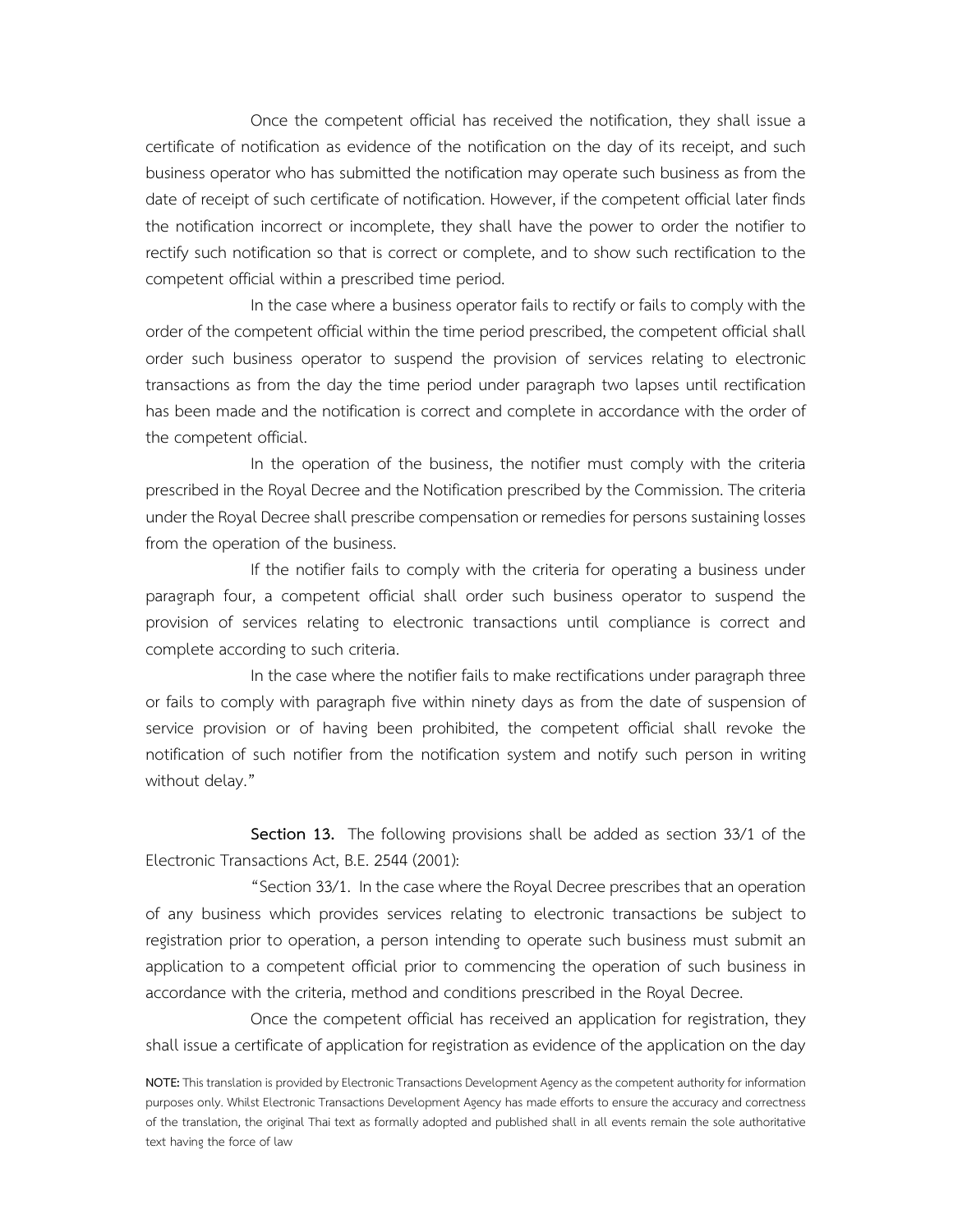of its receipt, and if the competent official has examined the documents and evidence for registration and is of the opinion that they are complete and correct according to the Royal Decree, they shall permit registration and notify the applicant in writing within thirty days as from the day of receipt of such application for registration, and the registrant may operate such business as from the day it was registered.

 If the competent official is unable to complete the examination within the time period prescribed under paragraph two, the applicant may operate the business for the time being as from the day the time period lapses.

 In the case where the competent official examines the application for registration under paragraph two prior to registration, or after the applicant has commenced the operation of such business, and finds that the registration of the applicant is incomplete or incorrect, the competent official shall notify the applicant or the registrant in writing, as the case may be, to rectify for correctness and completeness within a prescribed time period. In this matter, if the applicant or registrant fails to rectify to correct or complete the application, or fails to comply after the time period prescribed by the competent official lapses without reasonable cause, the right to operate a business of the applicant under paragraph three shall be extinguished and the application for registration shall be deemed to have lapsed, or an order shall be issued for the revocation of the registration of such business operator, as the case may be.

 In the operation of the business, the registrant must comply with the criteria prescribed by the Royal Decree and in accordance with the Notification prescribed by the Commission. The criteria under the Royal Decree shall prescribe compensation or remedies for persons sustaining losses from the operation of the business.

 If the registrant violates or fails to comply with the criteria for operating a business under paragraph five, the Commission shall consider imposing an order to fine such person not more than one million baht, taking into consideration the gravity of the conduct of violation. The criteria for the consideration of the fine shall be as prescribed by the Commission, and where it is deemed appropriate, the Commission may order such person to take any measure to rectify such conduct so that it is correct or suitable.

 If the person subject to the fine under paragraph six fails to make payment, the Commission shall have the power to bring a court proceeding to the Court with jurisdiction to try criminal cases for mandating payment of the fine. Where the Court adjudicates for the payment of the fine, if such person fails to make payment within thirty days as from the date the Court issues the judgment, such person's property shall be seized for the payment of the fine, but measures for detention in lieu of a fine shall not apply to such person.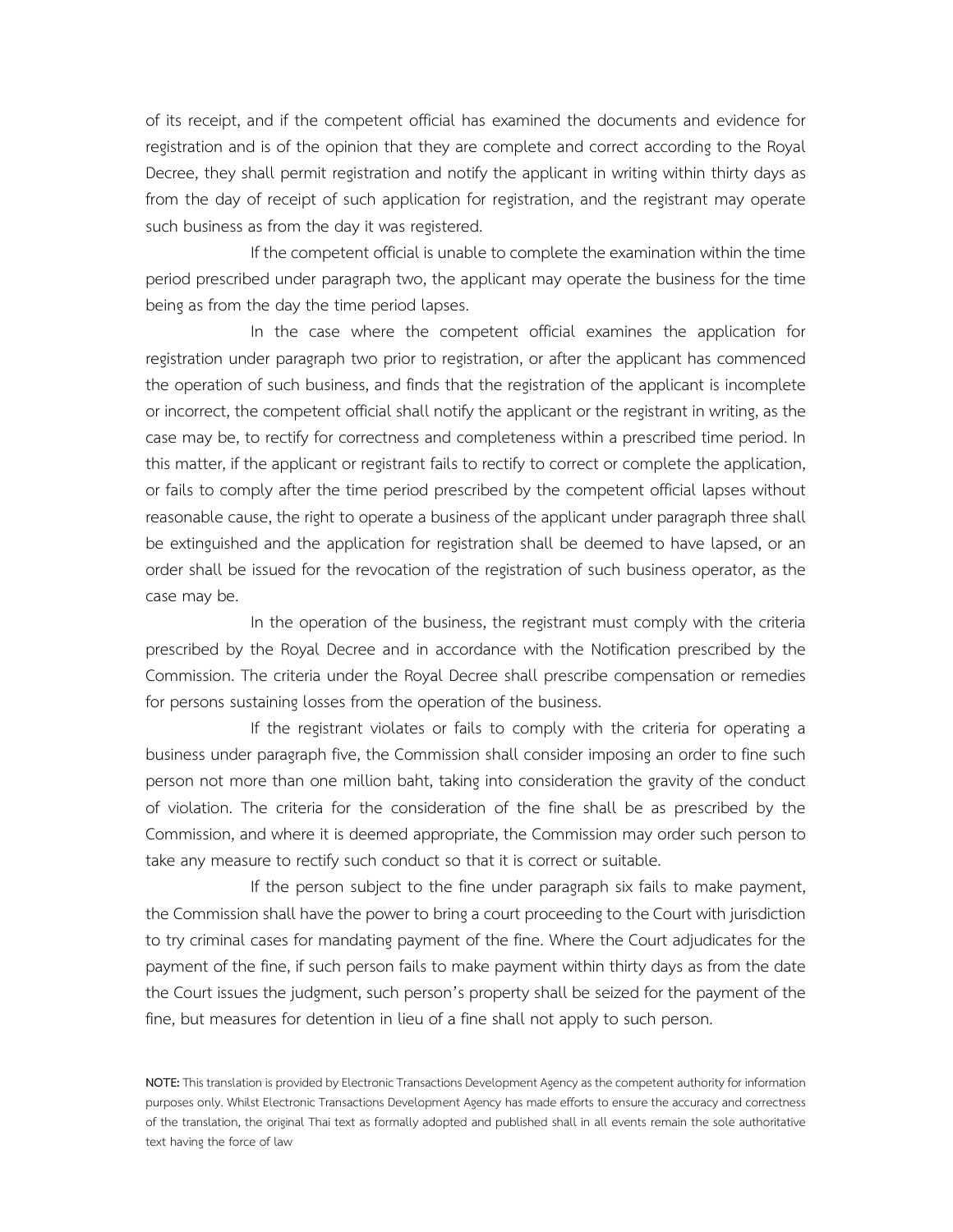In the case where the offender under paragraph six fails again to comply with the order of the Commission, or re-violates, or fails again to comply with the criteria for operating a business under paragraph five within one year as from the date the Commission issues the first order imposing a fine, the Commission may issue an order to revoke the registration of the registrant. The competent official shall notify such person of the said order without delay."

Section 14. The provisions of section 34 of the Electronic Transactions Act, B.E. 2544 (2001) shall be repealed and replaced by the following:

 "Section 34. In the case where the Royal decree prescribes that an operation of any business which provides services relating to electronic transactions be subject to licensing, a person intending to operate such business shall submit an application for a licence to a competent official as prescribed in the Royal Decree.

 The qualifications of the applicant, the criteria and methods of the application, the issuance of a licence, the renewal of a licence, the surrender of a licence and the suspension or revocation of a licence shall be in accordance with the criteria, methods and conditions prescribed in the Royal Decree.

 In the operation of the business, a licensee must comply with the criteria prescribed by the Royal Decree, in accordance with the Notification prescribed by the Commission, or in accordance with the conditions in the licence. The criteria under the Royal Decree shall prescribe compensation or remedies for persons sustaining losses from the operation of the business.

 In the case where a licencee violates or fails to comply with the criteria for operating a business under paragraph three, the Commission shall consider imposing an order to fine such person not more than two million baht, and provisions of section 33/1 paragraph six and paragraph seven shall apply mutatis mutandis.

 In the case where the violator under paragraph four fails to undertake rectification in accordance with the order of the Commission, or violates or fails to comply with the criteria for operating a business under paragraph three once again within the period of one year as from the day the Commission issues the first order imposing a fine, the Commission may issue an order to revoke the licence of the licensee. The competent official shall notify such person of the said order without delay."

Section 15. The following provisions shall be added as section 34/1 and section 34/2 of Chapter III, Businesses Providing Services relating to Electronic Transactions, of the Electronic Transactions Act, B.E. 2544 (2001):

**NOTE:** This translation is provided by Electronic Transactions Development Agency as the competent authority for information purposes only. Whilst Electronic Transactions Development Agency has made efforts to ensure the accuracy and correctness of the translation, the original Thai text as formally adopted and published shall in all events remain the sole authoritative text having the force of law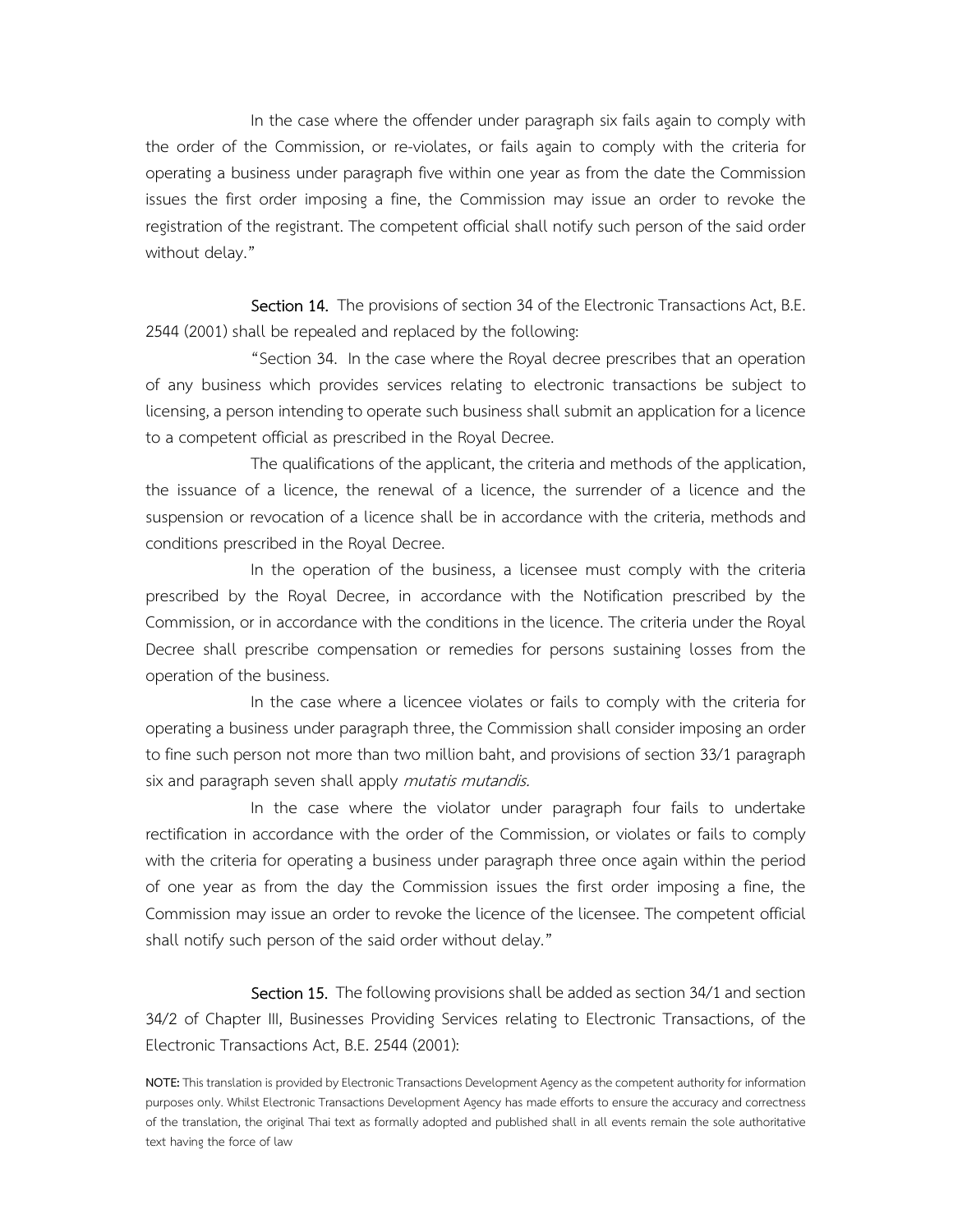"Section 34/1. For the purpose of supervising the operation of businesses providing services relating to electronic transactions under this Chapter, the Commission, the Agency, or the State agency who is responsible for supervision under Section 32 paragraph three may issue a Notification prescribing additional details on the matters prescribed under the Royal Decree issued under Section 32, insofar as they are not contrary to or inconsistent with such Royal Decree.

 Section 34/2. For the purpose of supervising and managing the operation of businesses providing services relating to electronic transactions to be in accordance with this Act or a Royal Decree issued under Section 32, a competent official of the State agency or the Agency having the duty to supervise the operation of businesses providing services relating to electronic transactions shall have the following duties and powers:

 (1) to issue a written instruction to a service provider, or personnel of a service provider, or to any person, to require them to give information, document, or any evidence relating to the operation of such service-providing business;

 (2) to examine and gather facts to report to the Commission, in the case where the service provider has committed an offence or caused loss due to violation or failure to act in accordance with this Act or a Royal Decree, a Notification of the Commission, or a condition in the licence;

 (3) to enter the premises of a service provider between the hours of sunrise and sunset, or during the office hours of such premises, to investigate and gather facts, or to seize or attach documents and evidence, and any other object which is pertinent to the provision of services that is suspected to be possessed for use or to have been used in the commission of an offence.

 A competent official shall, in the performance of duties by under this section, show an identification card issued by the State agency or the agency having the duty to supervise, and relevant persons shall provide reasonable assistance.

 **Section 16.** The following provisions shall be added as paragraph three of section 35 of the Electronic Transactions Act, B.E. 2544 (2001):

 "Once a Royal Decree has been enacted under paragraph one, a Court or an organ under the Constitution may consider the application of any criteria prescribed under such Royal Decree to the procedures relevant to the trial and adjudication

of cases by the Court or to the rendering of decisions on disputes, as the case may be, so that such proceedings are appropriate to their duties and powers according to the law, and may also prescribe additional criteria to be published in the Government Gazette."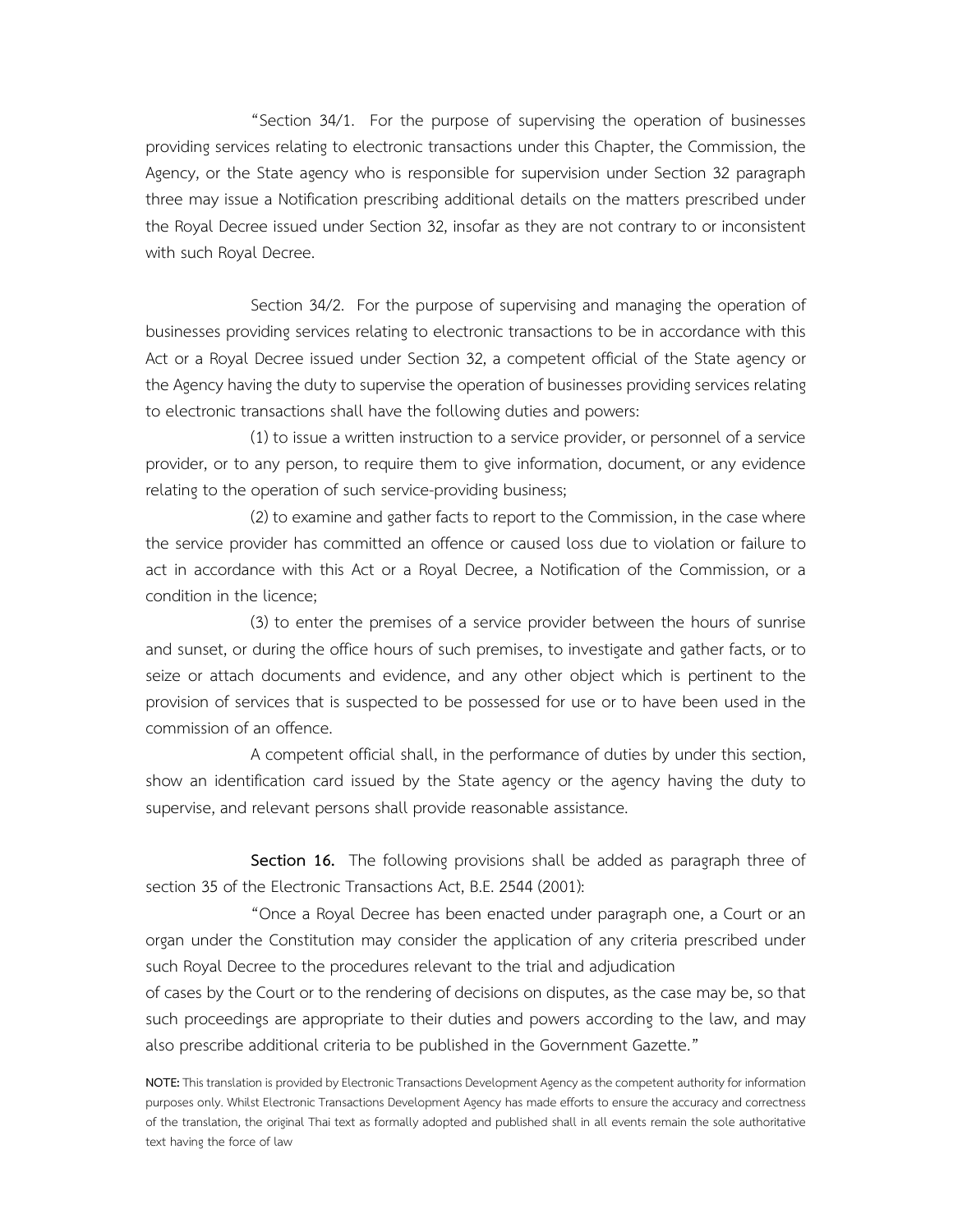**Section 17.** The provisions of section 36 of the Electronic Transactions Act, B.E. 2544 (2001) as amended by the Electronic Transactions Act (No. 2), B.E. 2551 (2008) shall be repealed and replaced by the following:

 "Section 36. There shall be established an Electronic Transactions Commission consisting of a Chairperson appointed by the Council of Ministers from qualified persons, the Permanent Secretary of the Ministry of Digital Economy and Society as Vice Chairperson, and eight other qualified members appointed by the Council of Ministers."

 The Director shall be a member and secretary, and shall appoint not more than two employees of the Agency as assistant secretaries as is necessary.

 The Chairperson and a qualified member under paragraph one shall be a person with knowledge, expertise and evident ability in the fields of finance, electronic commerce, law, computer science, science or engineering, social sciences, or in any other fields beneficial to the performance of work by the Commission. Herewith, not less than one half of the total number of the qualified members shall be persons who are not Government officials nor persons who perform work in a State agency having a post or salary.

 The criteria and procedures for the acquisition of the Chairperson and a qualified member shall be in accordance with the Rules prescribed by the Minister."

 **Section 18.** The provisions of section 37, section 38, section 39, and section 40 of the Electronic Transactions Act, B.E. 2544 (2001) shall be repealed and replaced by the following:

 "Section 37. The Electronic Transactions Commission shall have the following duties and powers:

 (1) to consider and approve electronic transactions strategy plans as proposed by the Agency under section 43 paragraph two;

 (2) to promote and support State agencies, private parties, and members of the public to carry out activities in accordance with the strategic plan under (1);

 (3) to prescribe digital technology standards for the part relating to electronic transactions;

 (4) to supervise and monitor the implementation of the strategic plan under (1), to gather information and problems relating to the use of electronic transactions which effect to operation and development of digital technology for referral to the National Digital Economy and Society Commission;

 (5) to make recommendations to the National Digital Economy and Society Commission and the Council of Ministers in the proposal or amendment of laws relating to

**NOTE:** This translation is provided by Electronic Transactions Development Agency as the competent authority for information purposes only. Whilst Electronic Transactions Development Agency has made efforts to ensure the accuracy and correctness of the translation, the original Thai text as formally adopted and published shall in all events remain the sole authoritative text having the force of law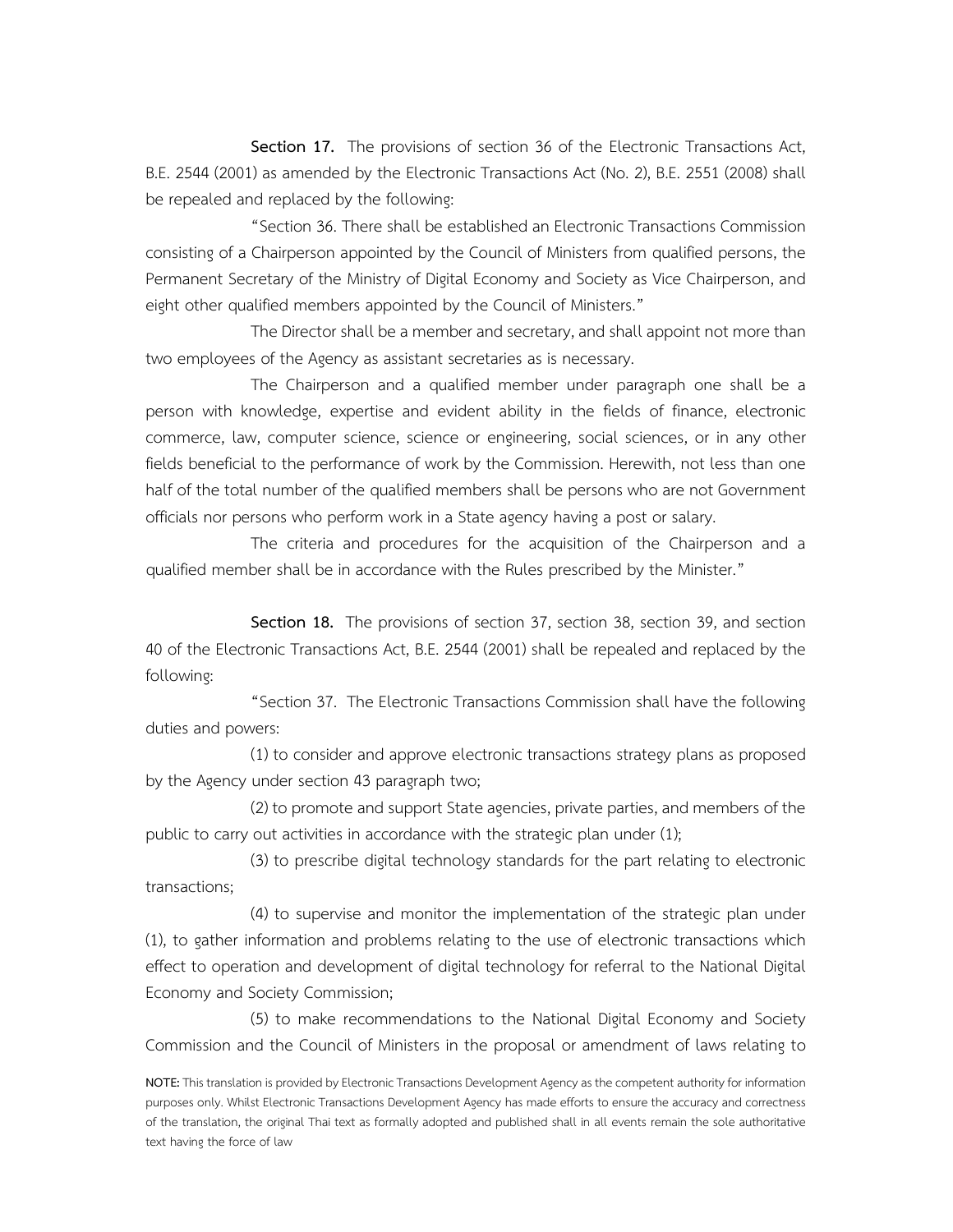the development of electronic transactions and the protection of intellectual property relating to the use of electronic transactions;

 (6) to make recommendations or to give advice to the Minister in the enactment of a Royal Decree under this Act;

 (7) to issue Regulations or Notifications for the execution of this Act or for the benefit of promoting and supporting the use of electronic transactions;

 (8) to supervise the operation of businesses providing services relating to electronic transaction under this Act;

(9) to perform any other activities in the execution of this Act or any other law.

 In the execution of tasks to be in accordance with the duties and powers under paragraph one, the Commission may issue in writing to require a State agency or any person to give an explanation, to give a statement of facts, or to give a statement or to submit relevant documents or evidence for the performance of its work.

 In the execution of this Act, members of the Commission shall be officials under the Penal Code.

 Section 38. The Chairperson and a qualified member shall hold office for a term of four years.

 Upon expiry of the term under paragraph one, if no new Chairperson or qualified member is appointed, the Chairperson and qualified members vacating office at the expiration of such term shall remain in office to continue to perform their duty until a new Chairperson and qualified member is appointed and takes office, however, this shall not be more than ninety days as from the day of the vacation of office of the Chairperson and qualified member at the expiration of such term.

 Section 39. In addition to the vacation of office upon expiration of the term under section 38, the Chairperson and a qualified member vacates office upon:

(1) death;

(2) resignation;

 (3) removal from office by the Council of Ministers due to misbehaviour, misfeasance or dishonesty in the performance of duties, or incompetence.

(4) being an incompetent or a quasi-incompetent person;

 (5) having been imprisoned by a final judgement to imprisonment, except for an offence committed by negligence or a petty offence;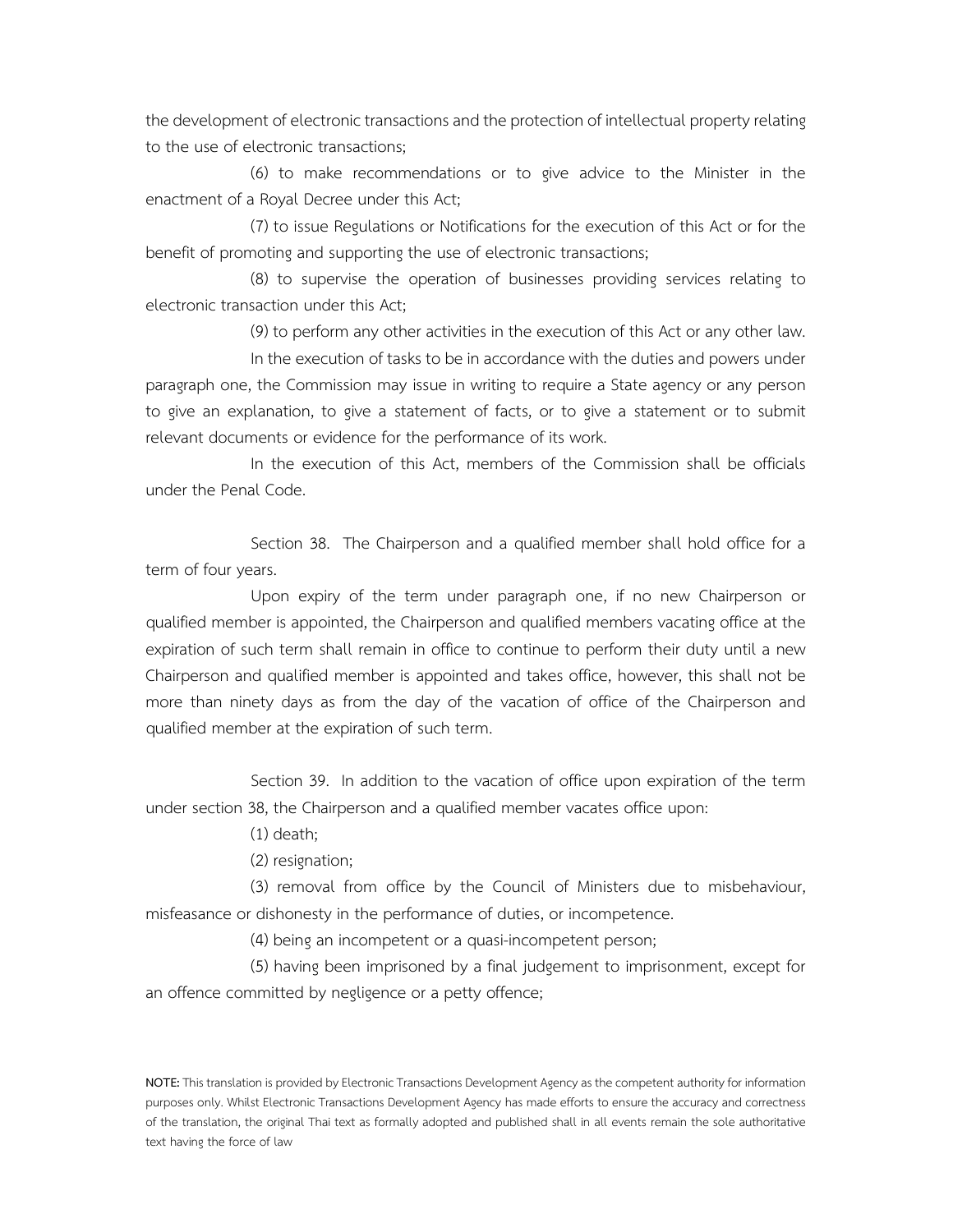Section 40. In the case where the Chairperson or a qualified member vacates office prior to the expiration of their term, the Commission shall consist of the remaining members and appointment shall be made of a Chairperson or a qualified member for the vacated office within sixty days from the day the office is vacated, except in the case where the remaining term of the member is less than ninety days, and the newly appointed person shall be in office for the remaining term of office of the person whom they have replaced."

 **Section 19.** The following provisions shall be added as paragraph four of section 41 of the Electronic Transactions Act, B.E. 2544 (2001):

 "A meeting of the Commission may be conducted via electronic means as prescribed by the Commission."

 **Section 20.** The provisions of section 43 of the Electronic Transactions Act, B.E. 2544 (2001) as amended by the Electronic Transactions Act (No. 2), B.E. 2551 (2008) shall be repealed and replaced by the following:

 "Section 43. The Agency shall perform the duty as the clerical agency of the Commission.

 The Agency shall prepare a strategic plan on electronic transactions for recommendation to be approved by the Commission under section 37(1) and refer to relevant agencies for action."

 **Section 21.** The following provisions shall be added as section 43/1 of Chapter V, Electronic Transactions Commission, of the Electronic Transactions Act, B.E. 2544 (2001):

 "Section 43/1. The strategic plan to be made by the Agency under section 43 paragraph two shall be consistent with the National Digital Economy and Society Development Plan and Policy under the law on the development of digitality for the economy and society, which shall prescribe at least the following:

 (1) mechanisms and measures for the development of an infrastructure for digital technology, to accommodate the use of electronic transactions, electronic commerce and businesses providing services relating to electronic transactions and State sector electronic transactions;

 (2) measures for the promotion and support of making available service systems for the conclusion of electronic transactions, electronic commerce, and the provision of electronic transaction services using digital technology to aid in the development of the country in different areas;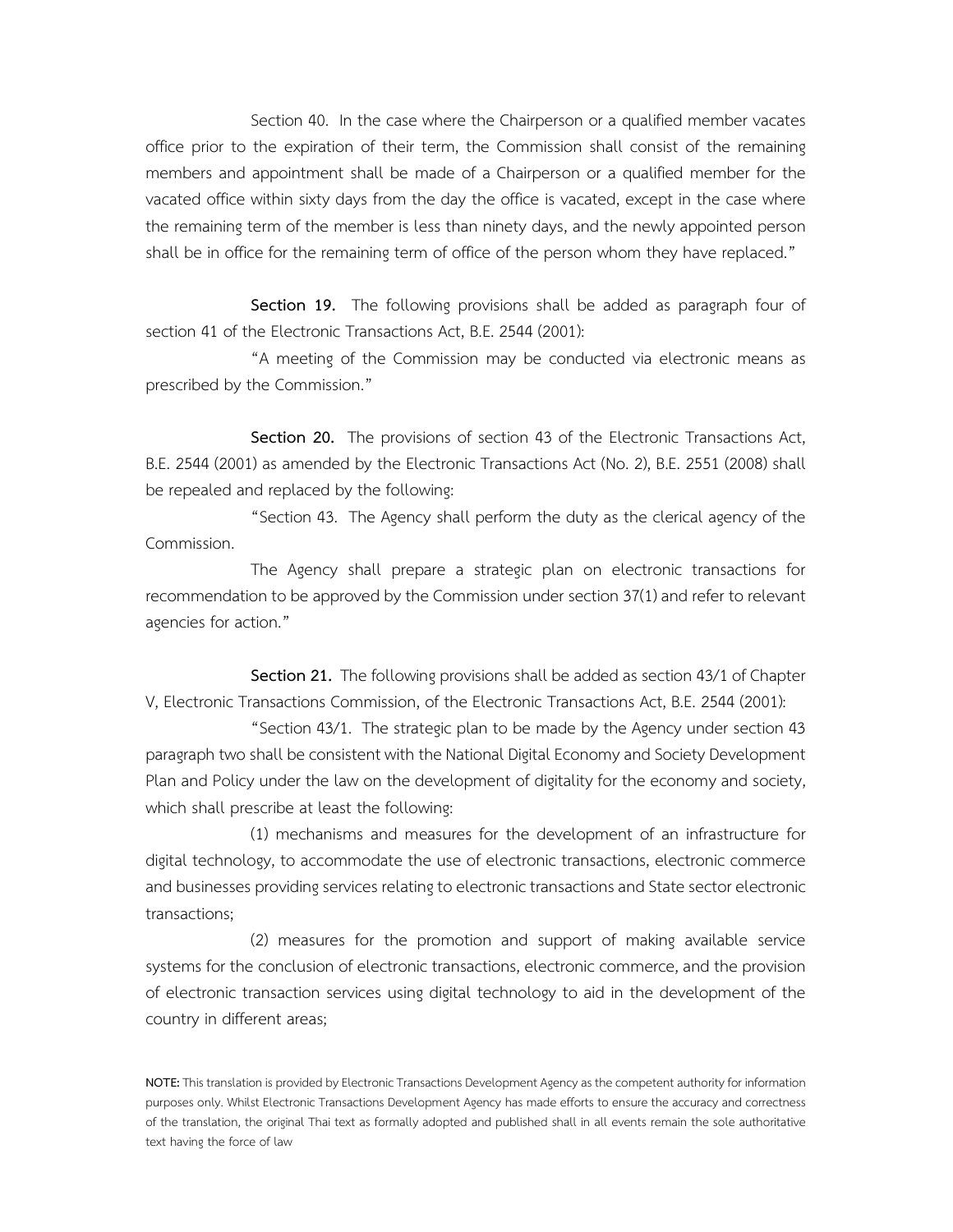(3) procedures to support the development of standards and rules for the use of digital technology to enable the system to interconnect securely, be ready to use, and is trustworthy in providing services;

 (4) guidelines and measures relating to the promotion of creating and developing personnel in the field of electronic transactions, electronic commerce and businesses providing services relating to electronic transactions and State sector electronic transactions, including the adaptation of the use of relevant digital technology;

 (5) guidelines for the promotion and support of education, research and study of digital technology relating to electronic transactions, electronic commerce, and the provision of electronic transaction services, including to promote the dissemination of knowledge to members of the public to benefit from such technology."

 **Section 22.** The provisions of section 44 of the Electronic Transactions Act, B.E. 2544 (2001) shall be repealed and replaced by the following:

 "Section 44. Any person who operates a business providing services relating to electronic transactions without notifying a competent official as prescribed in a Royal Decree under section 33 paragraph one, or being a violation of an order of a competent official to suspend the provision of services or an order to prohibit the provision of services for the part relating to electronic transactions in the operation of a business under section 33 paragraph three, or under section 33 paragraph five, as the case may be, or operates a business providing services relating to electronic transactions after the competent official has withdrawn the receipt of notification under section 33 paragraph six shall be liable to imprisonment for a term of not more than one year or to a fine of not more than one hundred thousand baht or to both."

 "**Section 23.** The following provisions shall be added as section 44/1 of the Electronic Transactions Act, B.E. 2544 (2001):

 "Section 44/1. Any person who operates a business providing services relating to electronic transactions without having registered with the competent official as prescribed in a Royal Decree under section 33/1 paragraph one, or operates a business providing services relating to electronic transactions after their registration is ordered to be revoked under section 33/1 paragraph four or paragraph eight, as the case may be, shall be liable to imprisonment for a term of not more than two years or to a fine of not more than two hundred thousand baht, or to both."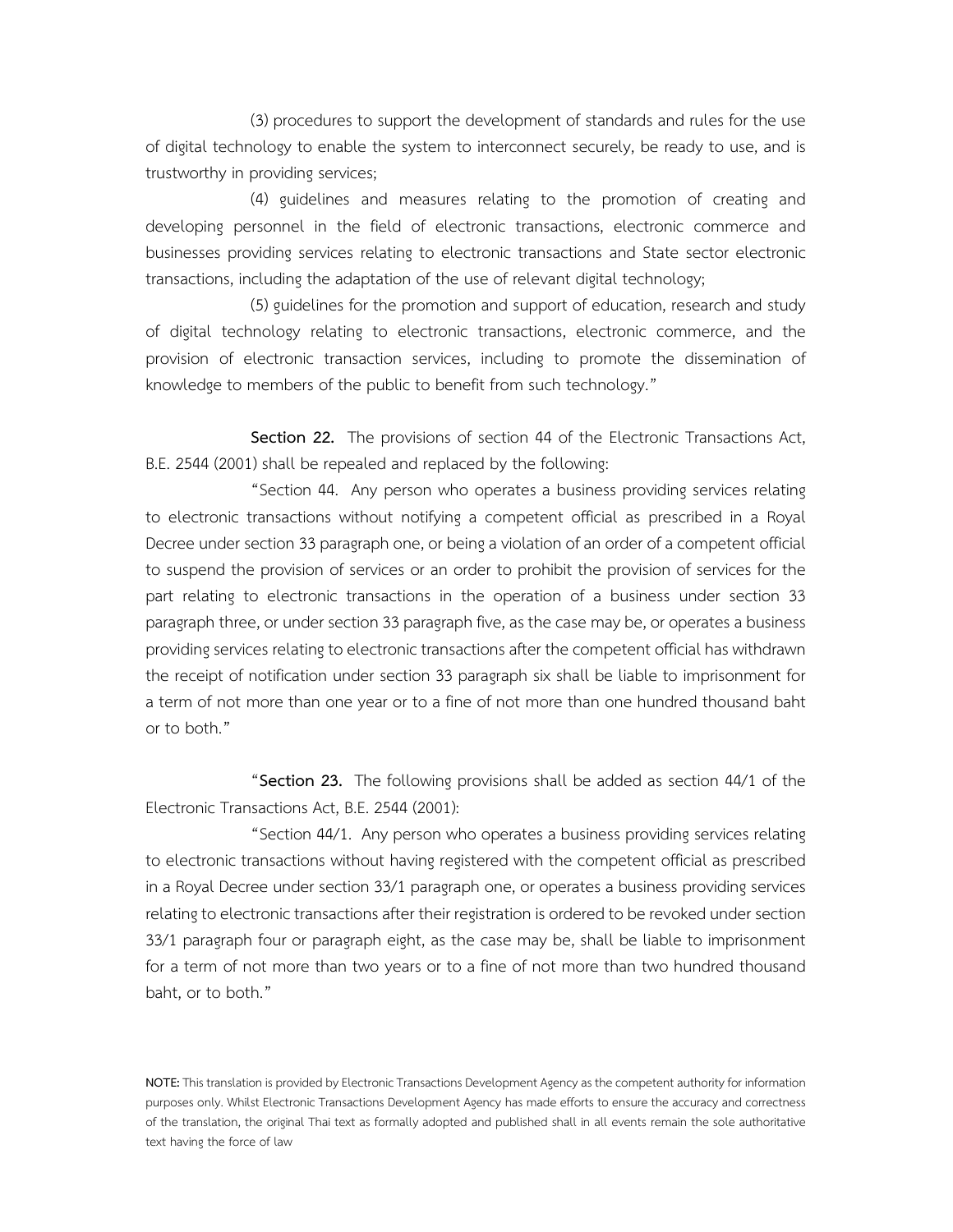**Section 24.** The provisions of section 45 of the Electronic Transactions Act, B.E. 2544 (2001) shall be repealed and replaced by the following:

 "Section 45. Any person who operates a business providing services relating to electronic transactions without having received a licence under section 34, or operates a business providing services relating to electronic transactions while an order has been made to suspend their licence, or after an order has been issued by the Commission to revoke their licence, shall be liable to imprisonment for a term of not more than three years or to a fine of not more than three hundred thousand baht, or to both."

 **Section 25.** The Electronic Transactions Commission in office on the day prior to the date this Act comes into force shall remain in office until the Electronic Transactions Commission is appointed under the Electronic Transactions Act, B.E. 2544 (2001), as amended by this Act.

 **Section 26.** Any act carried out by the Electronic Transactions Commission under the Electronic Transactions Act, B.E. 2544 (2001) prior to the day this Act comes into force, which remains effective, shall continue to be in effect, and when the Electronic Transactions Commission has been appointed under the Electronic Transactions Act, B.E. 2544 (2001) as amended by this Act, and where such act is not yet completed, such act shall be completed in accordance with the prescription of the Electronic Transactions Commission.

 **Section 27.** The Prime Minister and the Minister of Digital Economy and Society shall have charge and control of the execution of this Act.

Countersigned by:

 General Prayut Chan-o-cha Prime Minister